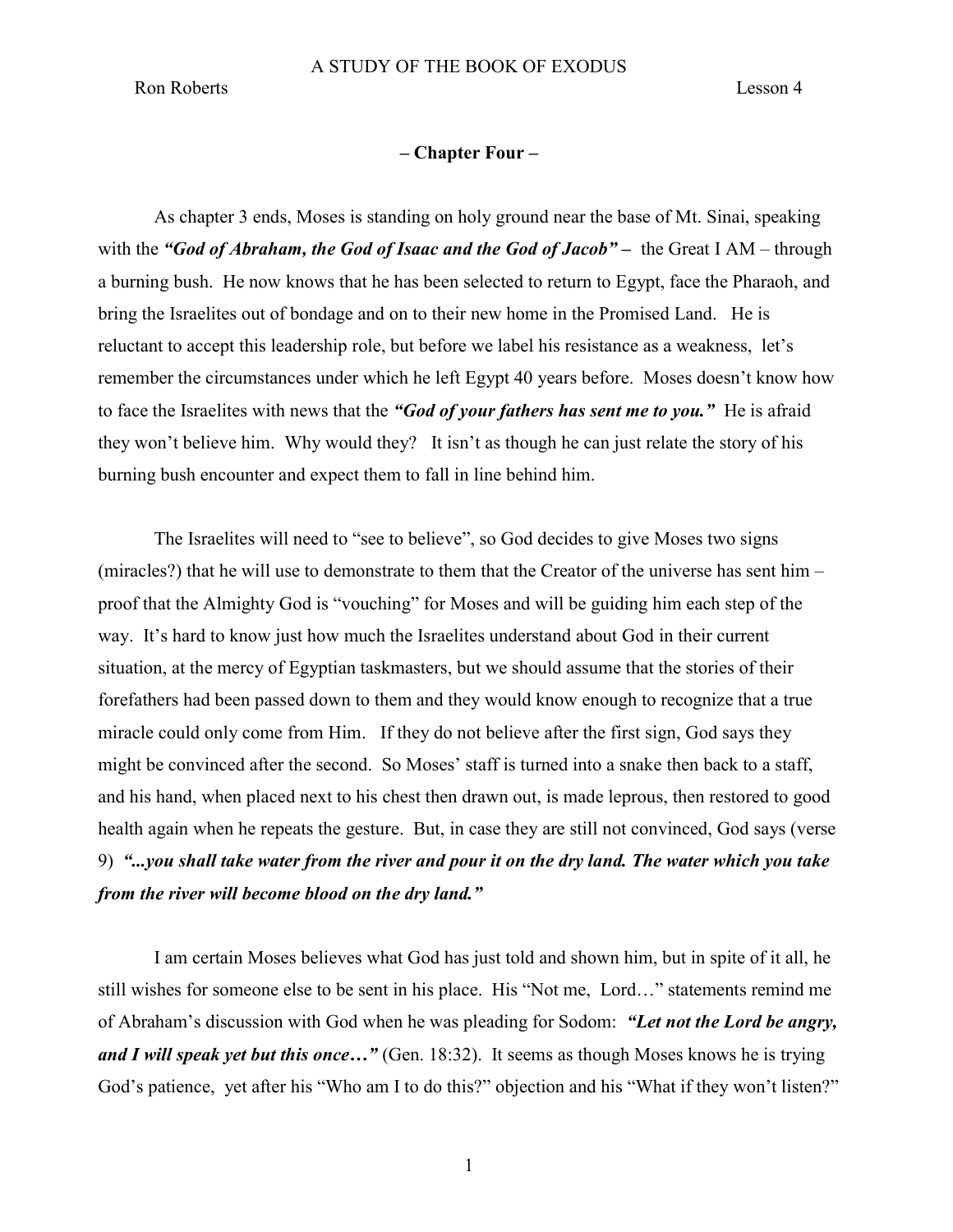concern, he voices one final reason why he believes God should select someone else: "O my Lord, I am not eloquent, neither before nor since You have spoken to Your servant; but I am slow of speech and slow of tongue."

I think it's important to discuss Moses' reasons for asking to pass this responsibility to someone else. I have heard it expressed both in the pulpit and in commentaries that Moses is simply making excuses because he doesn't want to go. I don't think that's giving him the respect he deserves. Yes, verse 14 does say the "anger of the Lord was kindled against Moses," but NOT because he was simply being lazy or fearful.

Let's look back to Moses' first objection from chapter 3: "Who am I that I should go unto Pharaoh, and bring the children of Israel out of Egypt."  $(3:11)$  This isn't so much a refusal as an expression of an opinion that he might not be the best person for the job! Remember, it has been 40 years since he left Egypt. The Israelites had almost no association with him when he was there, and the older ones would know that he fled the country under penalty of death at the hands of the Pharaoh. So, it's not unreasonable to expect that his showing up, more or less "out of the blue", telling them he was sent by Jehovah, might be met with skepticism. I believe God recognized this as a legitimate concern and thus provided the signs for Moses to convince the people of his God-given authority.

What about his speaking limitations? Remember the scripture we looked at Acts 7:22 where Luke records Stephen saying, "Moses was learned in all the wisdom of the Egyptians, and was mighty in words and deeds." How can a man who is "mighty in words" also be "not eloquent" and "slow of speech"?

The word "*eloquent*" was translated from two Hebrew words: "*eesh*" meaning "man" and "*daw-bawr*" meaning a "manner" and suggesting the "*ability to commune or* counsel". So, when Moses said he was "not eloquent", he was saying that he did not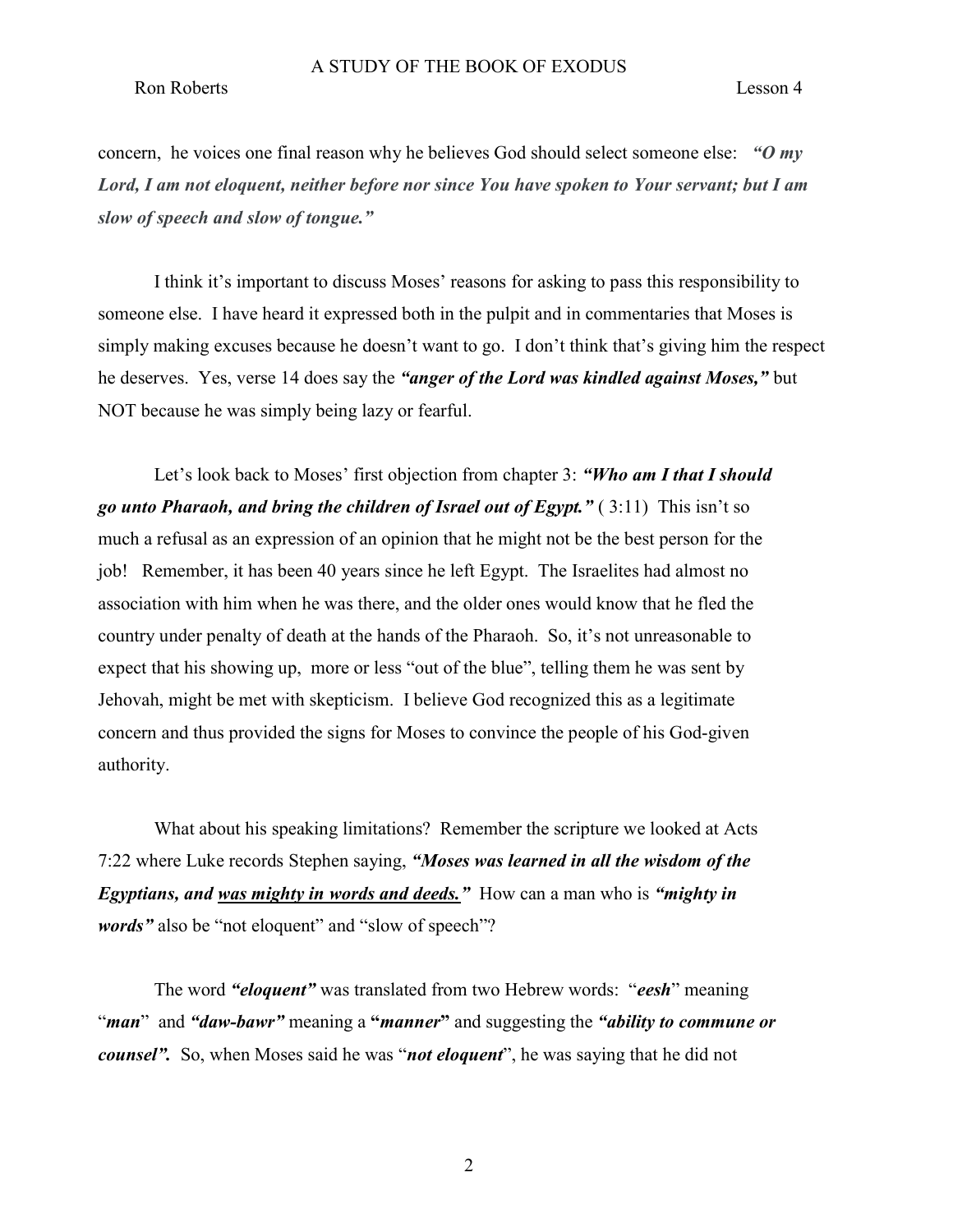communicate in a manner that was pleasing or comfortable to hear. In other words, he was blunt and direct – a quality detectable even during this conversation with God.

Perhaps you can relate to Moses in this way, as I can. In my younger years, I was told the same – that I was too plain-spoken and to-the-point with people and as a result, could at times come across as insensitive. It has taken a great deal of work to get to where I am now, even though I admit a little of the "old me" peeks out sometimes. I suspect Moses might have been afraid this particular trait would not help him "win friends and influence people" either.

Let's look at the second part of his self-critique: "slow of speech" and a "slow tongue". The word translated "slow" in both instances is the Hebrew word "kaw-bade" which Strong defines as "deep", "heavy," "hard," or "severe." Many commentators believe "*deep*" is best – "*deep speech*" implying that he stuttered. But, others suggest it just means he wasn't "quick on his feet", that is, able to produce the right words on the spur of the moment. The word "severe" seems to suggest that bluntness I referred to above. An additional possibility is the fact that he hasn't spoken Hebrew in 40 years. (Midianites spoke something called Telugu.) Maybe a sluggish recall of the language would hinder his ability to communicate well with the Israelites. Which of these options is correct? We don't know. But it seems obvious that he did not believe he had the necessary communication skills to carry out this task

In the next verses, God directs Moses to put aside the anxiety he feels about his weaknesses and remember exactly who he is dealing with here: "Who has made man's mouth? Or who makes the mute, the deaf, the seeing, or the blind? Have not I, the Lord? Now therefore, go, and I will be with your mouth and teach you what you shall say."

Moses' response is so very human. Consider the circumstances of this conversation. He is speaking to the divine Creator through a burning bush. He has just been shown two miracles further demonstrating His power and, to top it off, has been assured in God's own voice that "I

3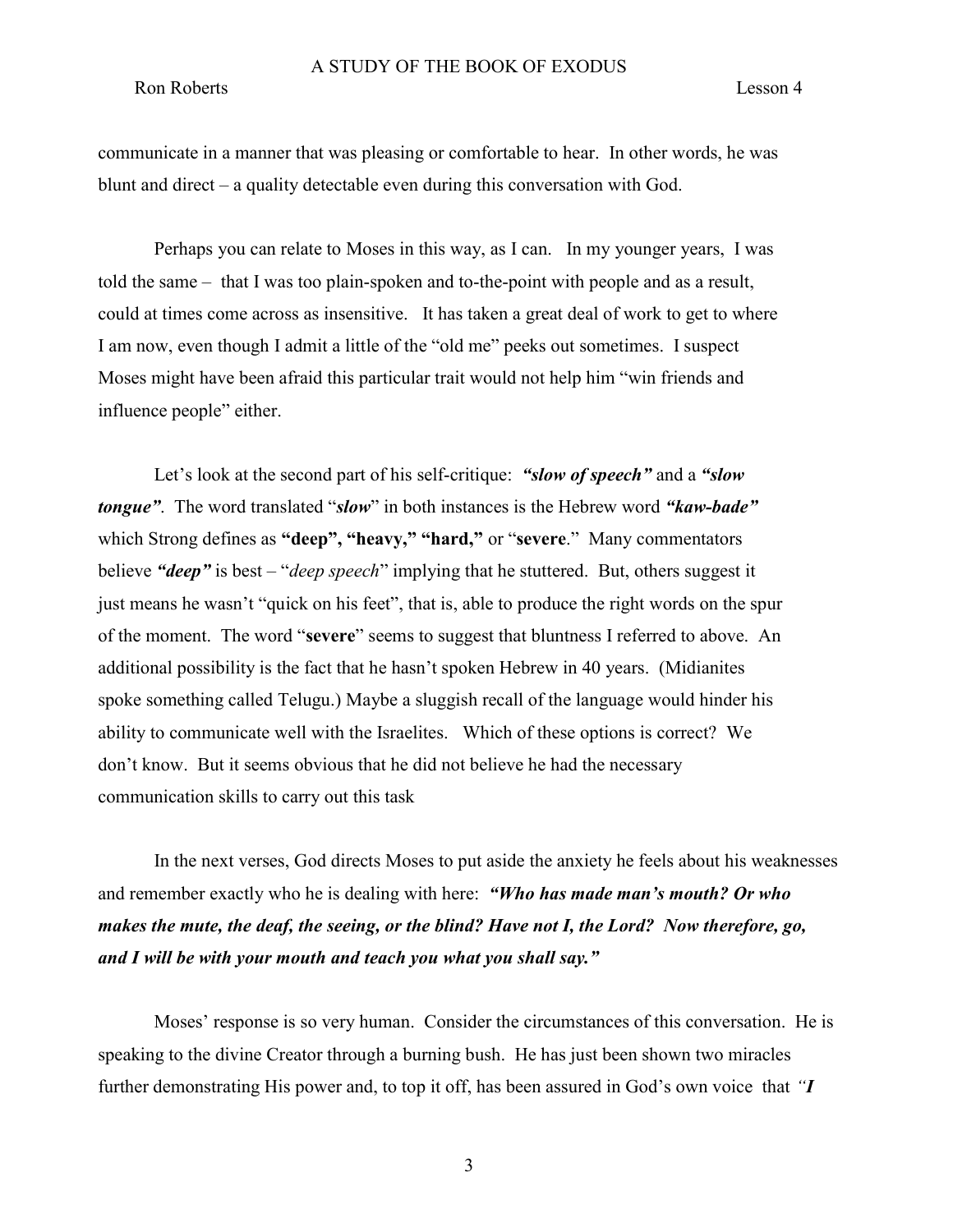will be with you and teach you what to say" yet he still responds with: "O my Lord, please send by the hand of whomever else You may send." Are we not like this? We are often reminded in scripture of how God has promised to care for us, yet we worry and fret over things that God has assured us He will handle. "So the anger of the Lord was kindled against Moses, and He said: "Is not Aaron the Levite your brother? I know that he can speak well. And also, behold, he is coming out to meet you. When he sees you, he will be glad in his heart."

 Moses is not in an enviable position here, having "kindled" God's anger. But, Spence says this: "The expression God used is a strong one, but does not appear to mean more than that God was displeased." He certainly doesn't punish Moses for his plea to be released from this duty, except maybe to withhold the "cure" for his speech problems. Instead, He arranges for a member of his own family to assist Moses In this daunting task.

Do the words "And also, behold, he is coming out to meet you..." mean that Aaron was there, walking toward them? Notice the rest of the phrase: "and when he sees you, he will be glad in his heart." Aaron is still in Egypt, remember. It isn't until verse 27 that we learn that God has appeared to Moses' brother: " And the Lord said to Aaron, Go into the wilderness to meet Moses. And he went, and met him in the mount of God, and kissed him."



Aaron had quite a long trip ahead as he journeyed to meet Moses at the "Mount of God". Assuming he was still living with Jethro (Reuel) in the blue area on the map, Moses would have followed the black line to the mount, like he did with the sheep when he saw the burning bush. The straight green line shows the distance as the crow flies, and represents 50

miles. It might have taken Moses and his family 3 days to get there. Aaron, however, has a much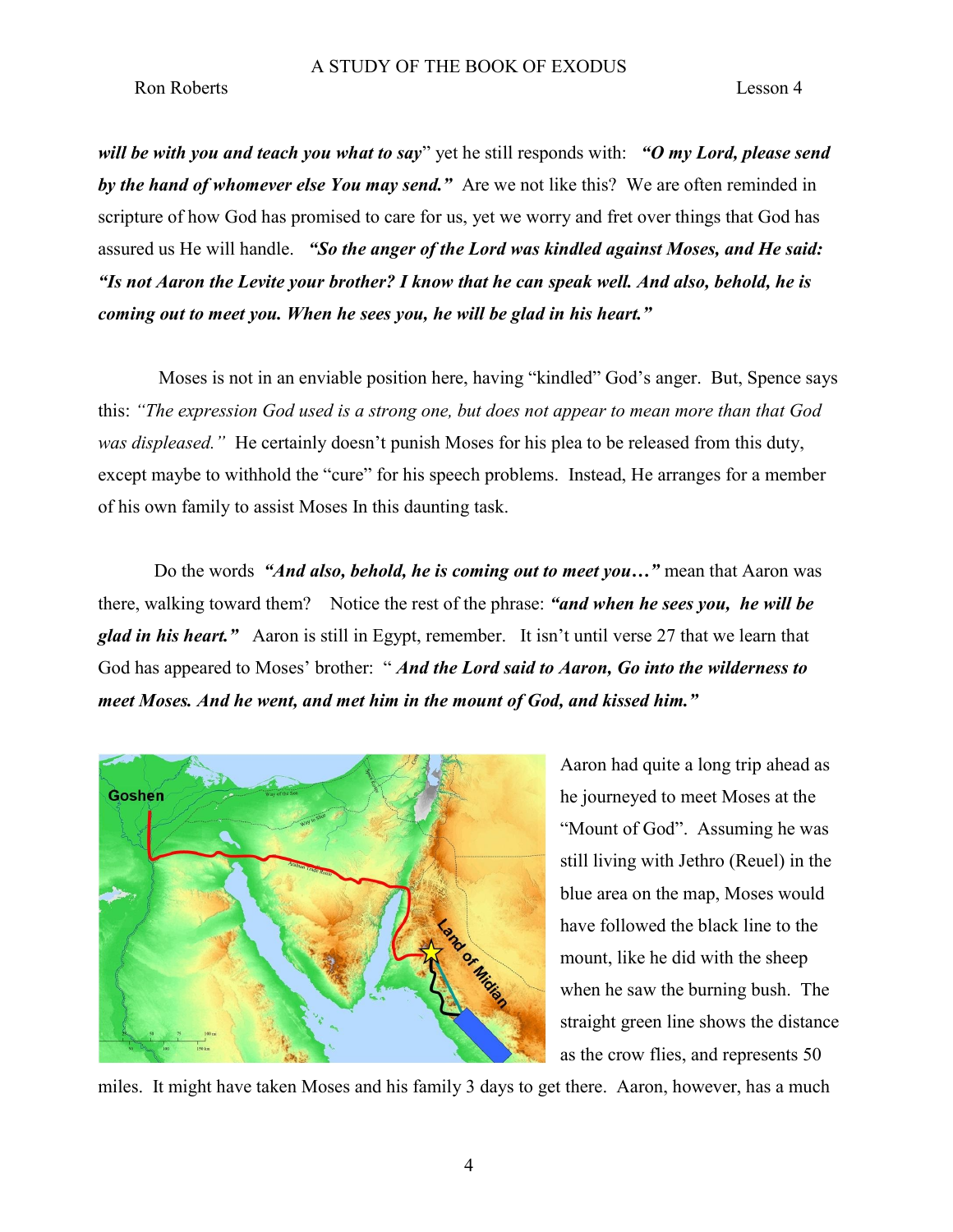longer trip (the red line) and in order for them to rendezvous at the same time, we can assume he got his instructions from God at least two weeks prior. It must have been a joyful reunion for them, 40 years in the making. We know they had a lot to talk about: *And Moses told Aaron all* the words of the Lord who had sent him, and all the signs which he had commanded him." (4:28)

So, knowing that Aaron is already on his way to Midian to meet with his brother, we return in our story to Moses, as he breaks the news to his father-in-law that he and his family are leaving.

 "So Moses went and returned to Jethro… and said to him, 'Please let me go and return to my brethren who are in Egypt, and see whether they are still alive..." Moses going to Jethro and asking permission to go back to Egypt was not just a courtesy to his family. As Spence points out, if we are correct in our assumption that Moses had been accepted into the Midianite nation – as I'm sure he was since he had been there for 40 years – then he would need permission from the tribal head to leave. Jethro, being the priest, was that head, and he offered no opposition to Moses returning to Egypt. "... And Jethro said to Moses, 'Go in peace."

Now the Lord said to Moses in Midian, 'Go, return to Egypt; for all the men who sought your life are dead.' Then Moses took his wife and his sons and set them on a donkey, and he returned to the land of Egypt. And Moses took the rod of God in his hand. And the Lord said to Moses, 'When you go back to Egypt, see that you do all those wonders before Pharaoh which I have put in your hand. But I will harden his heart, so that he will not let the people go." (4: 18-21)

And then, in verses 24 - 26 we come upon a piece of scripture that seems to be a "stand alone" passage that causes many readers some difficulty. It reads: "And it came to pass on the way, at the encampment, that the Lord met him and sought to kill him. Then Zipporah took a sharp stone and cut off the foreskin of her son and cast it at Moses' feet, and said, "Surely you are a husband of blood to me!" So He let him go. Then she said, "You are a husband of blood!"—because of the circumcision.'"

Apparently not long after leaving Midian, one evening, Moses and his family came to a place to spend the night – some versions say "an inn". Obviously, this wouldn't be the sort of inn we imagine, but perhaps a "Khans" or "Caravanserais" which were (and are still) unfurnished

5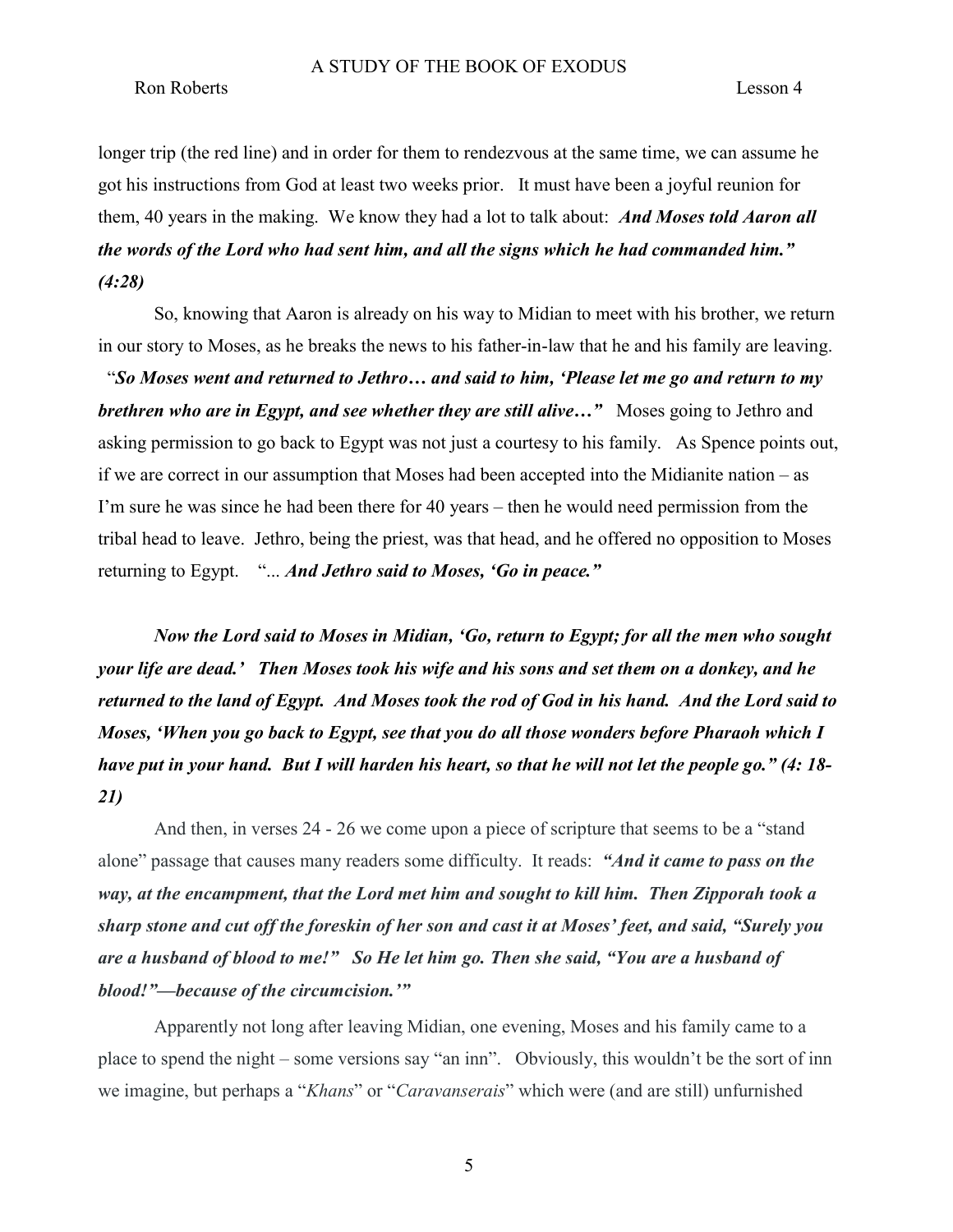buildings, open to all travelers, mostly free of charge. They are little more than a roof overhead, because the travelers provide their own food, bedding, etc. Some scholars suggest it wasn't even this, but more likely just a recognized place near a well, suitable for spending the night.

The text says the Lord "*met him and sought to kill him*". Among respected commentators (Knobel, Kalisch, Rosenmuller, Canon Cook) it is thought that Moses had a sudden seizure, followed by a dangerous illness that threatened his life, but the words "the Lord met him" seem to suggest a miraculous appearance. The puzzling part is that the text does seem to indicate a direct intent by God to end Moses' life! We are not told the reason, but from what follows I think it is because he had neglected to circumcise his two sons, Gershom and Eliezer. Some say this was because they were not living in a Jewish community, but in Midian. We don't know why, but it is obvious with the words "so He let him go", that the circumcision of the boys solved the problem. Notice that it is his wife, Zipporah, who does the impromptu procedure. I suppose Moses was quite ill, on his deathbed even, and couldn't. And what about the phrase: "You are a **husband of blood to me."** It is clearly a reproach. The gist seems to be that Moses had cost her dearly, causing the blood of her sons to be shed in order to keep up an Israelite tradition which she, a Midianite, regarded as barbarous. At any rate, God accepted this circumcision, because when the cause for the offense was finally removed, He allowed Moses to live.

In verse 29, the journey to Egypt is complete, and we find Moses and Aaron in Goshen with a gathering of all the Israelite elders, sharing their very important news. Aaron is tasked with revealing all that the Lord had spoken to Moses, and the signs are done to convince the people Who had sent them. It is unclear whether Aaron or Moses did the signs, but we know the elders were convinced: "And the people believed: and when they heard that the Lord had visited the children of Israel, and that he had looked upon their affliction, then they bowed their heads and *worshiped.* In chapter 5, Moses and Aaron will face the Pharaoh for the first time, but before we proceed to that lesson, I would like to leave us with some additional thoughts: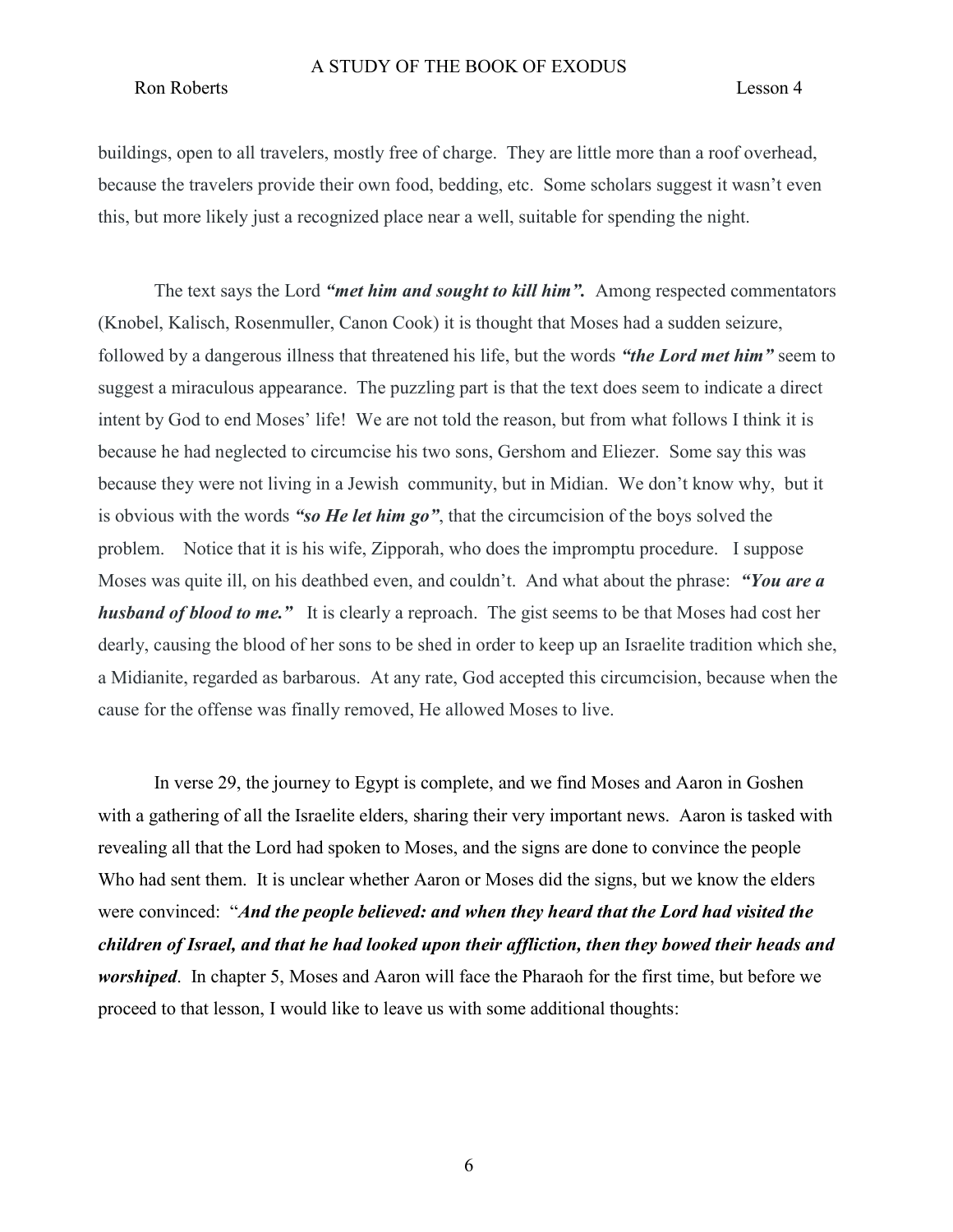- 1. God waited 80 years to reveal to Moses in a burning bush that he was His choice to lead Israel out of bondage. Forty years earlier, Moses had occupied a high place of importance in Egypt. What a spectacle it would have created for him to have been called at that time, when he was "on top of the world". But, God waited until Moses had been "brought low". A simple shepherd caring for his father-in-law's sheep would be their "savior".
- 2. Scientists even those who accept the authenticity of the biblical texts which describe Moses' encounter with the burning bush – still can't bring themselves to believe it really happened. They have tried to explain away the miracle with various feeble theories. Some say it was a "gas-plant" – vegetation which emits a flammable substance. Others claim the fire was caused by a volcanic vent near the bush. And still others say it must have been merely a plant with red flowers, emitting no real fire at all. The scripture clearly states that it was a bush which burned but was never consumed. How sad that there are so many who refuse to acknowledge the limitless power of our Creator.
- 3. God's name as He refers to Himself here  $I AM -$  reveals His independent existence and eternal nature, unbound by time either past, present or future. Jesus Christ used this term to express his divinity: "Jesus said unto them, Verily, verily, I say unto you, before Abraham was,  $IAM$ ." (John 8:58) At this point the Jews, horrified by this statement, picked up stones to kill Jesus. The Pharisees believed in the I AM of the Old Testament, but for Jesus to claim to be this I AM as well was to put himself on the same level as God. And they viewed this as blasphemy.
- 4. In reference to the burning bush, old Jewish commentators from the first few centuries after Jesus' death have something to say which merits our consideration: the bush "which burns but is not consumed" is a message for the Israelites – they would face hardships in Egypt, but not be defeated (consumed) by their afflictions.
- 5. Let's revisit the scene where God "sought to kill Moses", apparently because his sons had not been circumcised. As I said, the suggestion has been made that this could be because